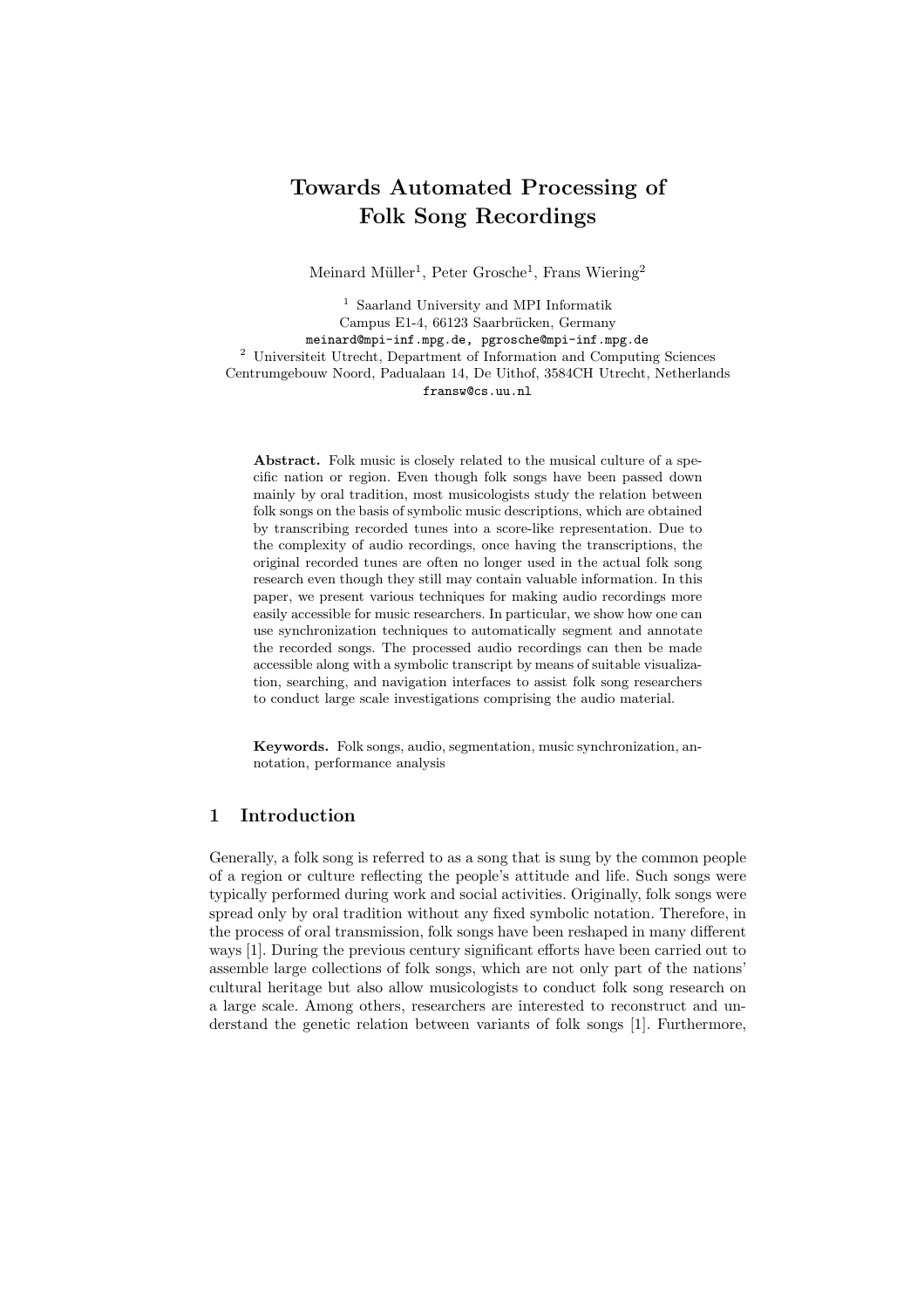by systematically studying entire collections of folk songs, researchers try to discover musical connections and distinctions between different national or regional cultures [2].

Even though folk songs have been passed down mainly by oral tradition, most of the folk song research is conducted on the basis of notated music material, which is obtained by transcribing recorded tunes into symbolic, score-based music representations. After the transcription, the audio recordings are often no longer used in the actual folk song research. This seems somewhat surprising, since one of the most important characteristics of folk songs is that they are part of oral culture [1]. Therefore, one may conjecture that performance aspects enclosed in the recorded audio material are likely to bear valuable information, which is no longer contained in the transcriptions. Furthermore, even though the notated music material may be more suitable for classifying and identifying folk songs using automated methods, the user generally wants to listen to the original recordings rather than to synthesized versions of the transcribed tunes.

In general, audio material is hard to access due to its massive data volume and complexity [3]. In a specific folk song recording, musically relevant information such as the occurring notes (specified by musical onset times, pitches, and durations), the melody, or the rhythm are not given explicitly, but are somehow hidden in the waveform of the audio signal. To make things even worse, folk songs are typically performed by non-professional singers, who deviate significantly from the expected pitches and musical note onsets. Therefore, most folk song researchers manually transcribe the recorded material and restrict their research to the notated material, which is an idealized description of the actual performance.

It is the object of this paper to indicate how the original recordings can be made more easily accessible for folk song researches and listeners, thus bridging the gap between the symbolic and the audio domain. Because of the aforementioned deviations and inaccuracies in the audio recordings, it is a hard problem to derive reliable transcriptions in an automatic fashion. Instead, our idea is to exploit the availability of manually generated transcriptions for automatically segmenting, structuring, and annotating the audio material. Here, we revert to music synchronization techniques, which allow for interrelating multiple instances and various representations available for a specific folk song [3, 4]. The generated relations and structural information can then be utilized to create novel navigation and retrieval interfaces [5–7], which assist folk song researcher or listener in conveniently accessing, comparing, and analyzing the audio recordings. Furthermore, the generated linking structures can also be used to automatically locate and capture interesting performance aspects that are lost in the notated form of the song.

The remainder of this paper is organized as follows. In Sect. 2, we outline current directions in folk song research and describe the folk song collection Onder de groene linde (OGL), which consists of several thousand Dutch folk song recordings along with song transcriptions as well as a rich set of metadata. In Sect. 3, we describe how the recorded songs can be segmented and annotated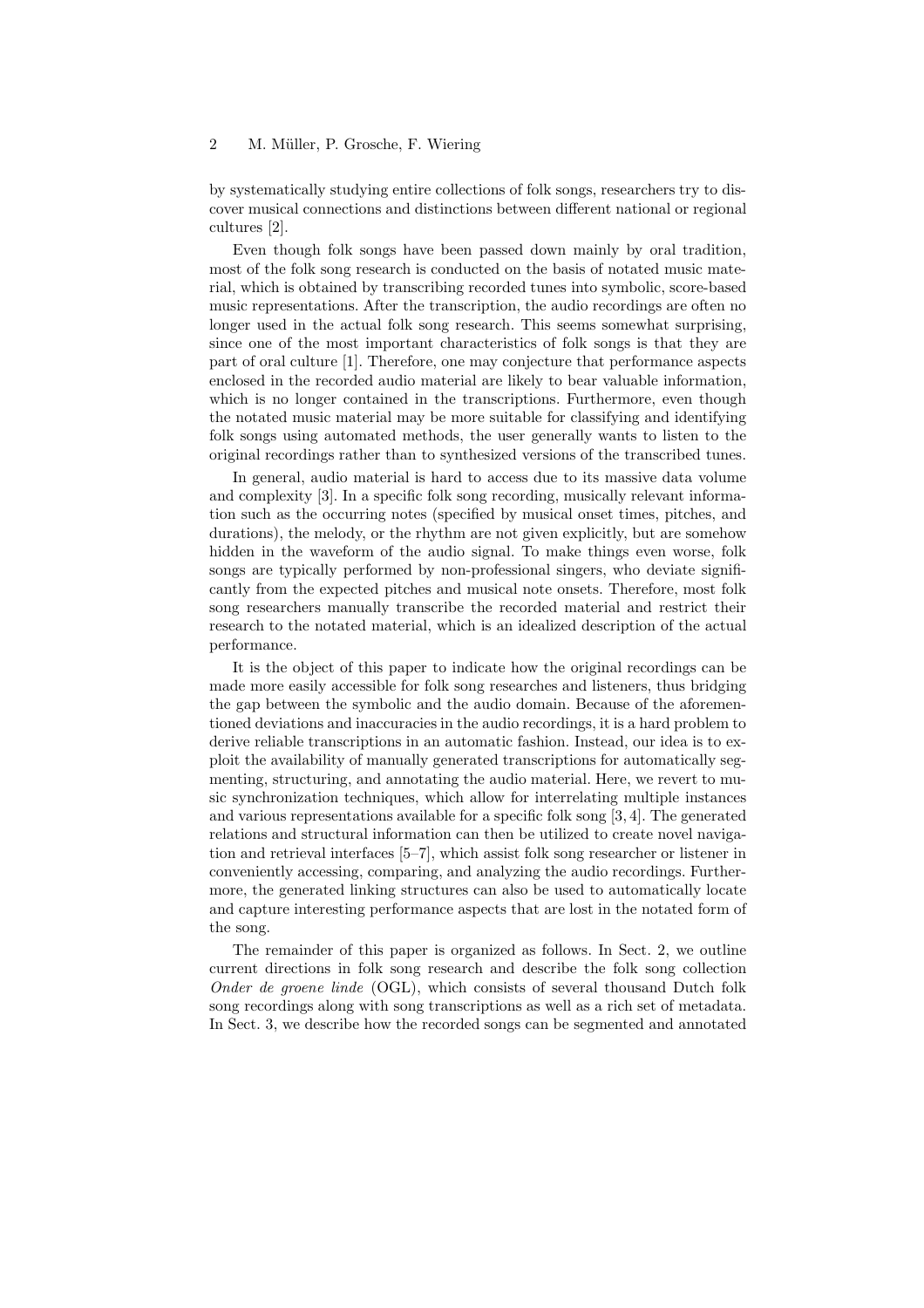by locally comparing and aligning the recordings' feature representations with available transcripts of the tunes. Finally, in Sect. 4, we indicate how these results can be used to create novel user interfaces and sketch possible applications towards automated performance analysis. Conclusions and prospects on future work are given in Sect. 5. Further related work is discussed in the respective sections.

# 2 Folk Song Research

In the 19th century, an interest in studying folk song traditions emerged in several European countries. Often the underlying motivation for this research was a desire to trace supposedly original and pure aspects of the national musical character. The groundwork for folk song research consisted in collecting and publishing large amounts of folk song melodies. Here, it turned out that these collections contain many related tunes as well as a large variability within related melodies. This variability is caused by the process of oral transmission of these melodies. The songs were learned not from written notation, but by listening and reproducing the melodies from memory. Because of the nature of human memory, changes in the melodies inevitably occurred leading to considerable differences from the original version after several transmission steps.

Melodic variability was studied in great detail for German folk songs by Walter Wiora [8]. Wiora distinguishes seven categories of change, which include changes in melodic contour and rhythm, insertion and deletion of parts, and last but not least demolition of the entire melody.

An important tool in folk song research is the concept of *tune family*, which was defined by Bayard [9] as follows: A group of melodies showing basic interrelation by means of constant melodic correspondence, and presumably owing their mutual likeness to descent from a single air that has assumed multiple forms through processes of variation, imitation, and assimilation. The corresponding term used in Dutch folk song research is melody norm (melodienorm). In the melody norm, the emphasis lies with the presumed common historical origin of the melodies. An intrinsic difficulty with this concept is that for most cases there is no documentary evidence to reason from. Therefore, in practice, melody norm classification is performed by experts on the basis of musical and textual similarity.

Computational folk song research emerged as early as 1949, when Bertrand Bronson proposed a method to represent folk songs on punch cards [10]. Several folk song databases of encoded folk song melodies have been assembled, the best known of which is the Essen folk song database<sup>1</sup>, which currently contains roughly 20000 folk songs from a variety of sources and cultures. This collection has been widely used in MIR research. Computational folk song research is surveyed in [1] and in more detail in [11].

 $^1$  http://www.esac-data.org/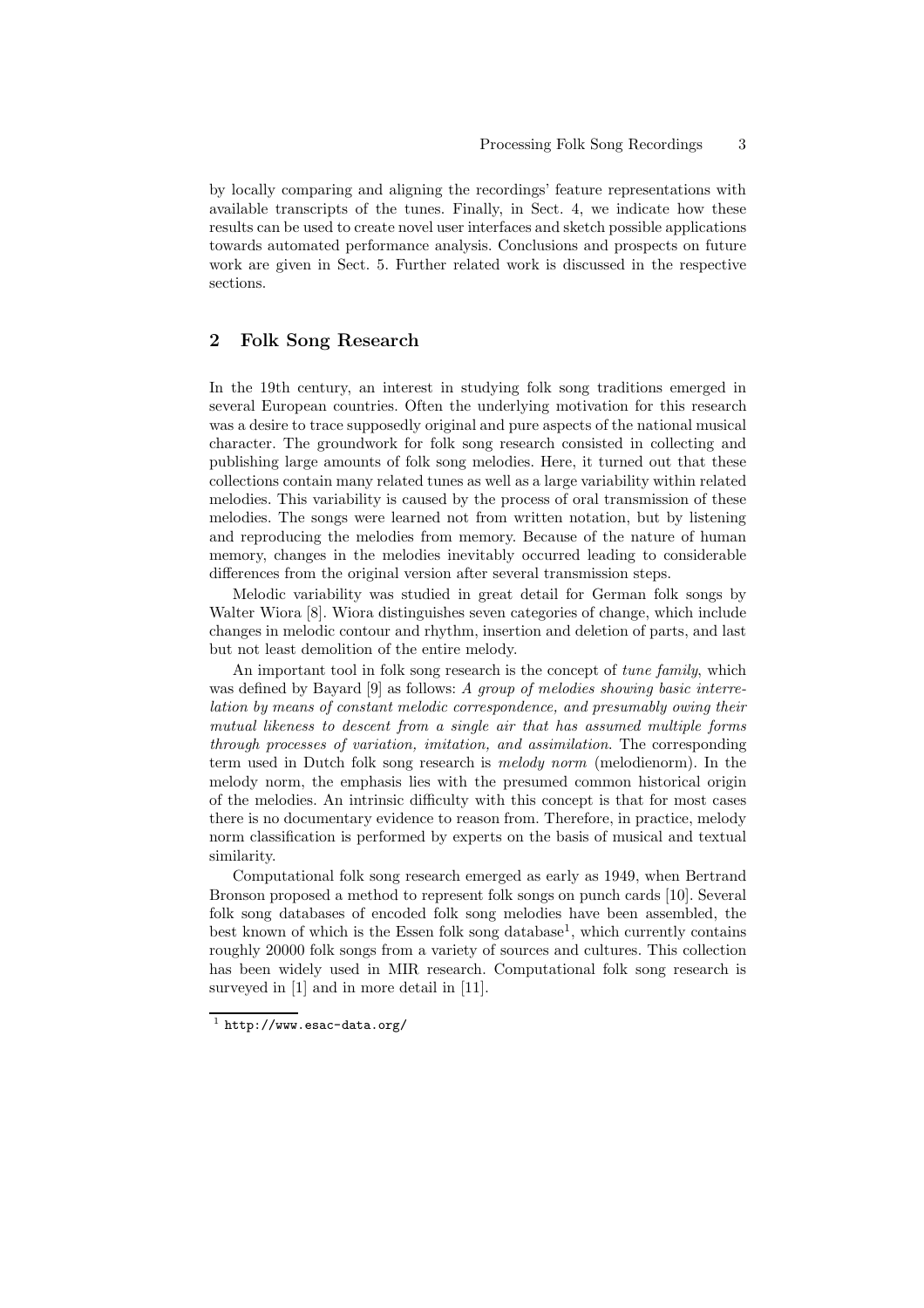#### 2.1 OGL Data Collections

In the Netherlands, folk song ballads have been extensively collected and studied. A long-term effort to record these songs was started by Will Scheepers in the early 1950s and continued by Ate Doornbosch until the 1990s [12]. Their field recordings were usually broadcasted in the radio program Onder de groene linde (Under the green lime tree). Listeners were encouraged to contact Doornbosch if they knew more about the songs. Doornbosch would then record their version and broadcast it. In this manner a collection was created that not only represents part of the Dutch cultural heritage but also documents the textual and melodic variation resulting from oral transmission.

The OGL collection is currently hosted at the Meertens Institute in Amsterdam. The metadata of the songs are available through the Nederlandse Liederenbank (Dutch Song Database<sup>2</sup>). This metadata is very rich including date and location of recording, information about the singer, and classification by (textual) topic. OGL contains 7277 recordings, which have been digitized as MP3 files (stereo, 160 kbit/s, 44.1 kHz). Nearly all of recordings are monophonic, and the vast majority is sung by elderly solo female singers. When the collection was assembled, melodies were transcribed on paper by experts. Usually only one strophe is given in music notation, but variants from other strophes are regularly included. The transcriptions are somewhat idealized: they tend to represent the presumed intention of the singer rather than the actual performance.

The transcriptions are encoded by hand using a subset of LilyPond<sup>3</sup>. The encodings contain phrase divisions of melodies. If known, a melody norm is assigned to the melody by the encoder. The encodings are automatically converted to Humdrum [13]. MIDI is available in two versions, one obtained from LilyPond and one from Humdrum. The tempo is always set at 120 BPM for the quarter note. At this date (February 2009) the encoded corpus<sup>4</sup> contains approximately 5800 melodies, including 2500 folk songs from OGL, 1400 folk songs from written sources, and 1900 instrumental melodies from written, historical sources.

A subcorpus of OGL was annotated with similarity judgments done by experts for a number of dimensions. This annotated corpus consists of 360 melodies from 26 melody norms, where each melody norms consists of 9 to 27 members. When assigning melody norms, experts selected a prototypical melody and compared candidate members to this prototype. In this comparison, the experts used six musical dimensions, namely rhythm, contour, motifs, mode, text and form. They expressed their judgment on each of these in a similarity score. The options were 0 (not similar in this dimension), 1 (somewhat similar), or 2 (obviously similar). For rhythm, scores were given at the phrase level, for contour both at the phrase and strophe level. A detailed description is provided in [14]. The scores can for example be used to select a subcorpus of melodies that display similarity based on contour or motif.

 $^2$  www.liederenbank.nl

 $^3$  www.lilypond.org

<sup>&</sup>lt;sup>4</sup> All the materials are available for research purposes. For information and conditions please contact Frans Wiering.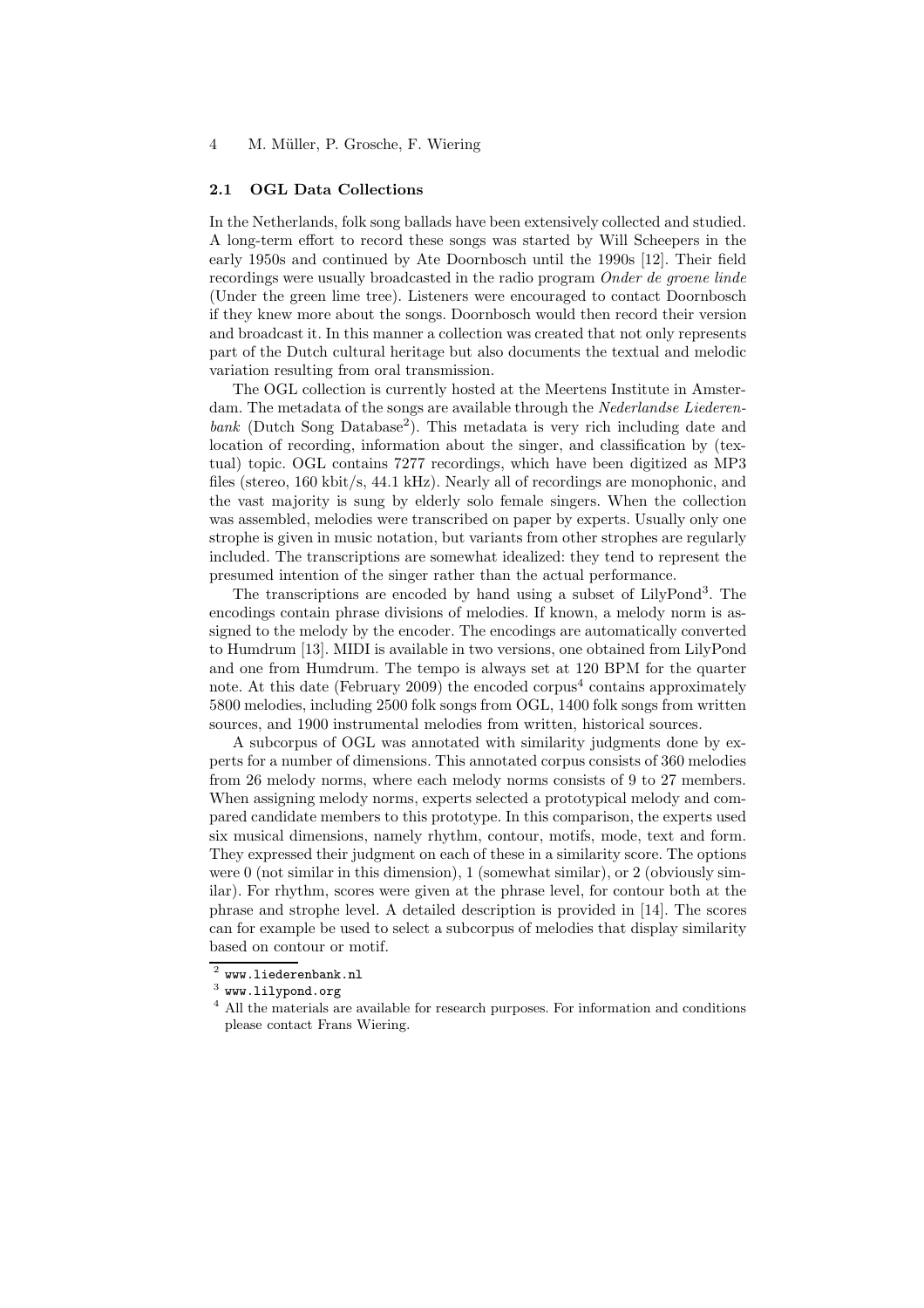An important next step in unlocking these collections of orally transmitted folk songs is the creation of content-based search engines, which allow users to browse and navigate within these collections on the basis of the different musical dimensions. The creations of such search engines is an important goal of the WITCHCRAFT project<sup>5</sup>. The engine should enable a user to search for encoded data using advanced melodic similarity methods. Furthermore, it should also be possible to not only visually present the retrieved items, but also to supply the corresponding audio recordings for acoustic playback. One way of solving this problem is to create robust alignments between retrieved encodings (for example in MIDI format) and the audio recordings using music synchronization techniques [3].

## 3 Folk Song Segmentation

In this section, we present a procedure for automatically segmenting a folk song recording that consists of several repetitions of the same tune into its individual stanzas. Here, we assume that we are given a transcription of a reference tune in the form of a MIDI file. Recall from Sect. 2.1 that this is exactly the situation we have with the songs of the OGL collection. In the first step, we transform the MIDI reference as well as the audio recording into a common mid-level representation. Here, we use the well-known chroma representation, which is summarized in Sect. 3.1. On the basis of this feature representation, the idea is to locally compare the reference with the audio recording by means of a suitable distance function (Sect. 3.2). Using a simple iterative greedy strategy, we derive the segmentation from local minima of the distance function (Sect. 3.3). This approach works well as long as the singer roughly follows the reference tune and sticks to the pitch scale. However, this is an unrealistic assumption. In particular, most singers have significant problems with the intonation. Their voice often fluctuates even by several semitones downwards or upwards across the various stanzas of the same recording. In Sect. 3.4, we show how the segmentation procedure can be improved to account for such fluctuations.

#### 3.1 Chroma Features

In order to compare the MIDI reference with the audio recordings, we revert to chroma-based music features, which have turned out to be a powerful mid-level representation for relating harmony-based music, see [3, 15, 16]. Here, the chroma refer to the 12 traditional pitch classes of the equal-tempered scale encoded by the attributes  $C, C^{\sharp}, D, \ldots, B$ . Representing the short-time energy content of the signal in each of the 12 pitch classes, chroma features do not only account for the close octave relationship in both melody and harmony as it is prominent in Western music, but also introduce a high degree of robustness to variations in timbre and articulation [15]. Furthermore, normalizing the features makes them invariant to dynamic variations.

 $^5$ http://www.cs.uu.nl/research/projects/witchcraft/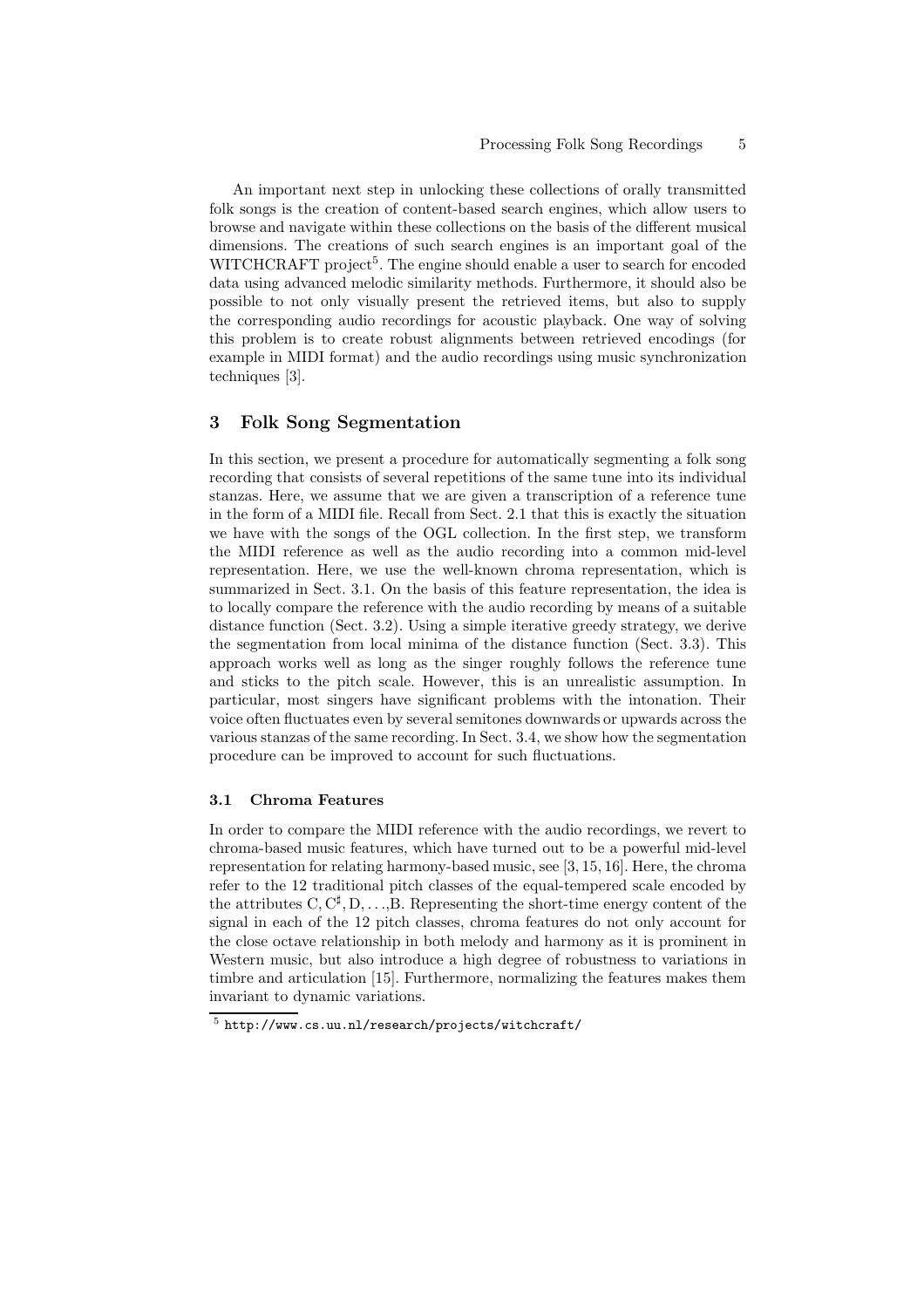

Fig. 1. First stanza of the folk song OGL27517. (a) Score representation. (b) Chromagram of MIDI representation. (c) Smoothed chromagram (CENS).

It is straightforward to transform a MIDI representation into a chroma representation or chromagram. Using the explicit MIDI pitch and timing information one basically identifies pitches that belong to the same chroma class within a sliding window of a fixed size, see [16]. Fig. 1 shows a score and the resulting MIDI reference chromagram. For transforming an audio recording into a chromagram, one has to revert to signal processing techniques. Here, various techniques have been proposed either based on short-time Fourier transforms in combination with binning strategies [15] or based on suitable multirate filter banks [3]. Fig. 2 (a) shows a chromagram of an audio recording consisting of several stanzas. For technical details, we refer to the cited literature. In our implementation, we use a quantized and smoothed version of chroma features, referred to as CENS features [3] with a feature resolution of 10 Hz (10 features per second), see Fig. 1 (c).

#### 3.2 Distance Function

We now introduce a distance function that expresses the distance of the MIDI reference chromagram with suitable subsegments of the audio chromagram. More precisely, let  $X = (X(1), X(2), \ldots, X(K))$  be the sequence of chroma features obtained from the MIDI reference and let  $Y = (Y(1), Y(2), \ldots, Y(L))$  be the one obtained from the audio recording. In our case, the features  $X(k)$ ,  $k \in [1:K]$ , and  $Y(\ell), \ell \in [1 : L]$ , are normalized 12-dimensional vectors. We define the distance function  $\Delta : [1 : L] \to \mathbb{R} \cup {\infty}$  with respect to X and Y using a variant of dynamic time warping (DTW):

$$
\Delta(\ell) := \frac{1}{K} \min_{a \in [1:\ell]} \Big( \text{DTW}\big(X, Y(a:\ell)\big) \Big),\tag{1}
$$

where  $Y(a : \ell)$  denotes the subsequence of Y starting at index a and ending at index  $\ell \in [1:L]$ . Furthermore, DTW $(X, Y(a : \ell))$  denotes the DTW distance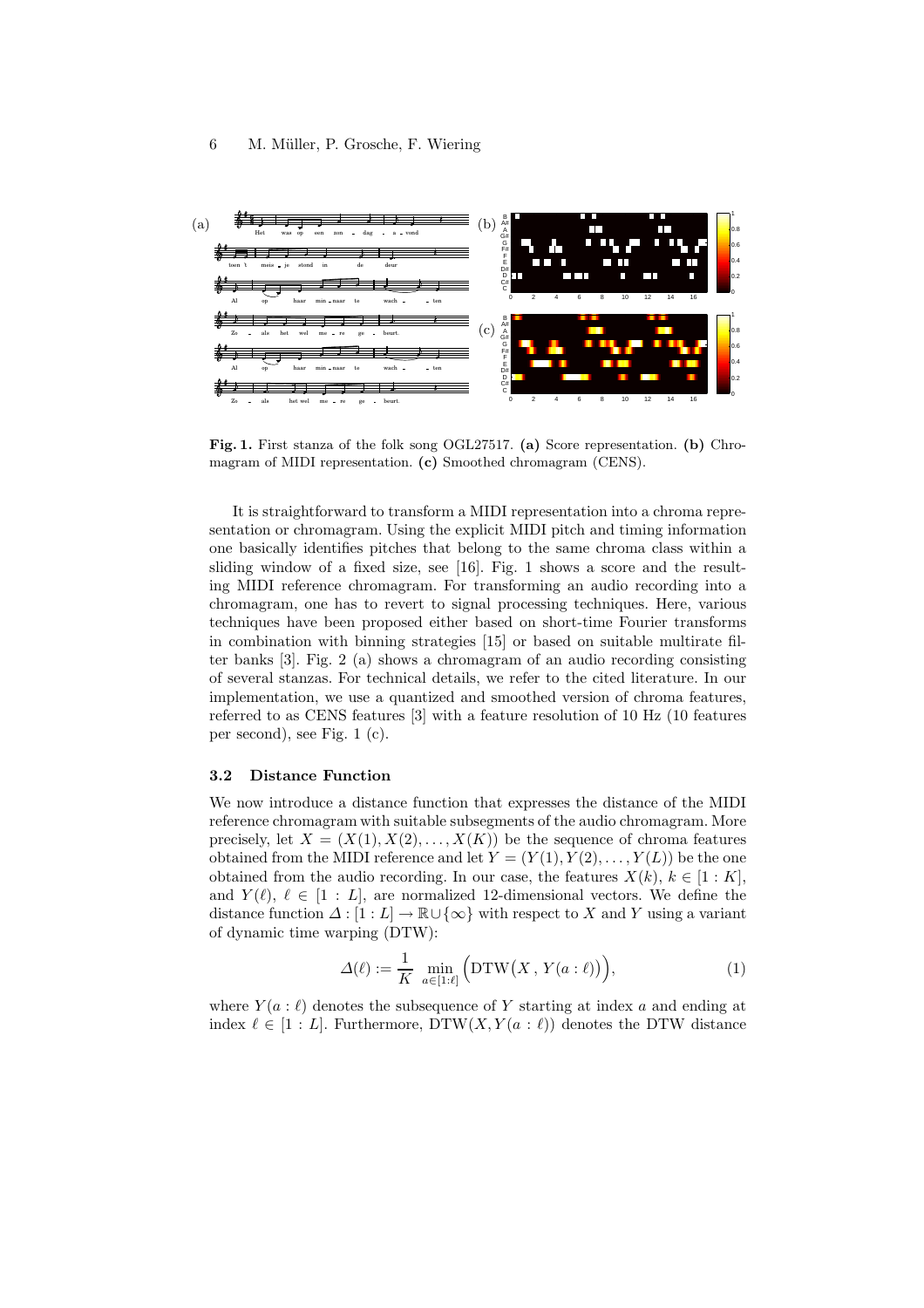

Fig. 2. (a) Chromagram of the audio recording of the folk song OGL27517 consisting of five stanzas. (b) Transposed chromagram (cyclically shifted by one pitch downwards to match the key of the MIDI reference). (c) Distance function  $\Delta$  with respect to the MIDI reference chromagram shown in Fig. 1 (c). (d) Final segmentation.

between X and  $Y(a : \ell)$  with respect to a suitable local cost measure (in our case, the cosine distance). The distance function  $\Delta$  can be computed efficiently using dynamic programming. For details on DTW and the distance function, we refer to [3]. The interpretation of  $\Delta$  is as follows: a small value  $\Delta(\ell)$  for some  $\ell \in [1:L]$  indicates that the subsequence of Y starting at index  $a_{\ell}$  (with  $a_{\ell} \in [1:\ell]$  denoting the minimizing index in (1)) and ending at index  $\ell$  is similar to X. Here, the index  $a_{\ell}$  can be recovered by a simple back tracking algorithm within the DTW computation procedure. The distance function  $\Delta$  for the song OGL27517 is shown in Fig. 2 (c). The five pronounced minima of  $\Delta$  indicate the endings of the five stanzas of the audio recording.

#### 3.3 Audio Segmentation

Recall that the structure of a folk song audio recording is relatively simple, where we assume that it basically consists of a number of repeating stanzas. Exploiting the existence of a MIDI reference and the simple structure of the recording, we can compute the segmentation by the following simple greedy strategy. Using the distance function  $\Delta$ , we look for the index  $\ell \in [1:L]$  minimizing  $\Delta$  and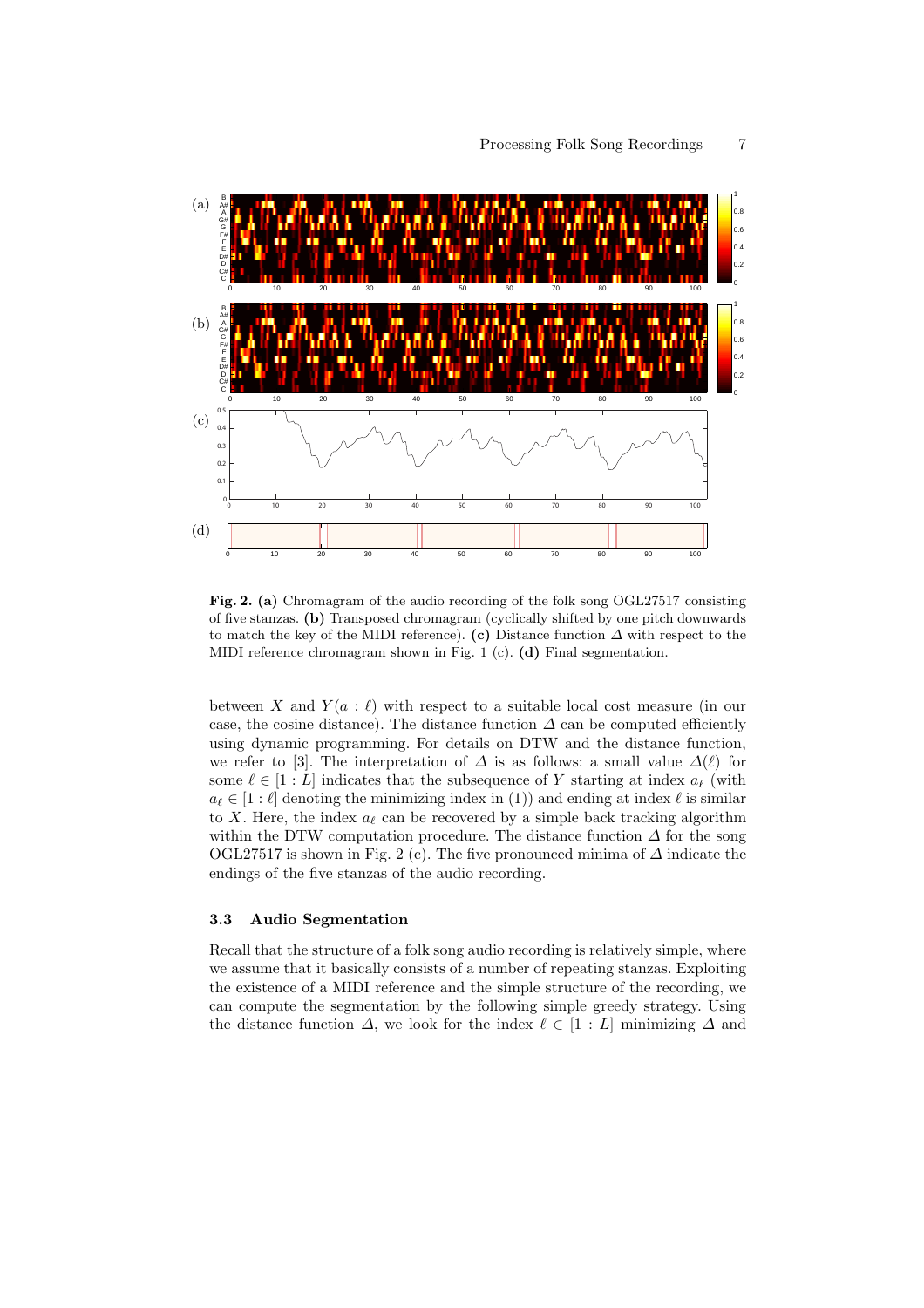| Stanza | Start<br><sub>sec</sub> | End [sec] | Rank       | $\rm Cost$ |
|--------|-------------------------|-----------|------------|------------|
|        | $0.3\,$                 | 20.3      | റ          | 0.178      |
| 2      | 20.9                    | 40.8      | 3          | 0.185      |
| 3      | 41.3                    | 61.6      | $\ddot{ }$ | 0.189      |
|        | 62.0                    | 81.8      |            | 0.166      |
| 5      | 82.7                    | 101.9     |            | 0.186      |

Table 1. Segmentation result for the audio recording of OGL27517, see also Fig. 2 (d).

compute the starting index  $a_{\ell}$ . Then, the interval  $S_1 := [a_{\ell} : \ell]$  constitutes the first segment. The value  $\Delta(\ell)$  is referred to as the cost of the segment. To avoid large overlaps between the various segments to be computed, we exclude a neighborhood  $[L_{\ell}: R_{\ell}] \subset [1:L]$  around the index  $\ell$  from further consideration. In our strategy, we set  $L_{\ell} := \max(1, \ell - \frac{2}{3}K)$  and  $R_{\ell} := \min(L, \ell + \frac{2}{3}K)$ , thus excluding a range of two thirds of the reference length to the left as well as to the right of  $\ell$ . To achieve the exclusion, we modify  $\Delta$  simply by setting  $\Delta(m) := \infty$ for  $m \in [L_{\ell}: R_{\ell}]$ . To determine the next segment  $S_2$ , the same procedure is repeated using the modified distance function, and so on. This results in a sequence of segments  $S_1, S_2, S_3, \ldots$  The procedure is repeated until all values of the modified  $\Delta$  lie above a suitably chosen distance threshold. Let N denote the number of resulting segments. The number  $n \in [1:N]$  is referred to as the rank of segment  $S_n$ . Fig. 2 (d) and Table 1 show the resulting segmentation of our running example obtained from the distance function shown in Fig. 2 (c).

#### 3.4 Pitch Shift Correction

Recall that the comparison of the MIDI reference and the audio recording is performed on the basis of chroma representations. Therefore, the segmentation algorithm only works well in the case that the MIDI reference and the audio recording are in the same musical key. Furthermore, the singer has to stick roughly to the pitches of the well-tempered scale. Both assumptions are violated for most of the songs. To make things even worse, the singers often fluctuate with their voice by several semitones within a single recording. This may lead to poor or even completely useless distance functions as illustrated Fig. 3.

To account for a global difference in key between the MIDI reference and the audio recording, we revert to the observation by Goto [17] that the twelve cyclic shifts of a 12-dimensional chroma vector naturally correspond to the twelve possible transpositions. Therefore, it suffices to determine the shift index that minimizes the chroma distance of the audio recording and MIDI reference and then to cyclically shift the audio chromagram according to this index. Note that instead of shifting the audio chromagram, one can also shift the MIDI chromagram in the inverse direction. The minimizing shift index can be determined either by using averaged chroma vectors as suggested in [18] or by computing twelve different distance functions for the twelve shifts, which are then minimized to obtain a single transposition invariant distance functions. We detail on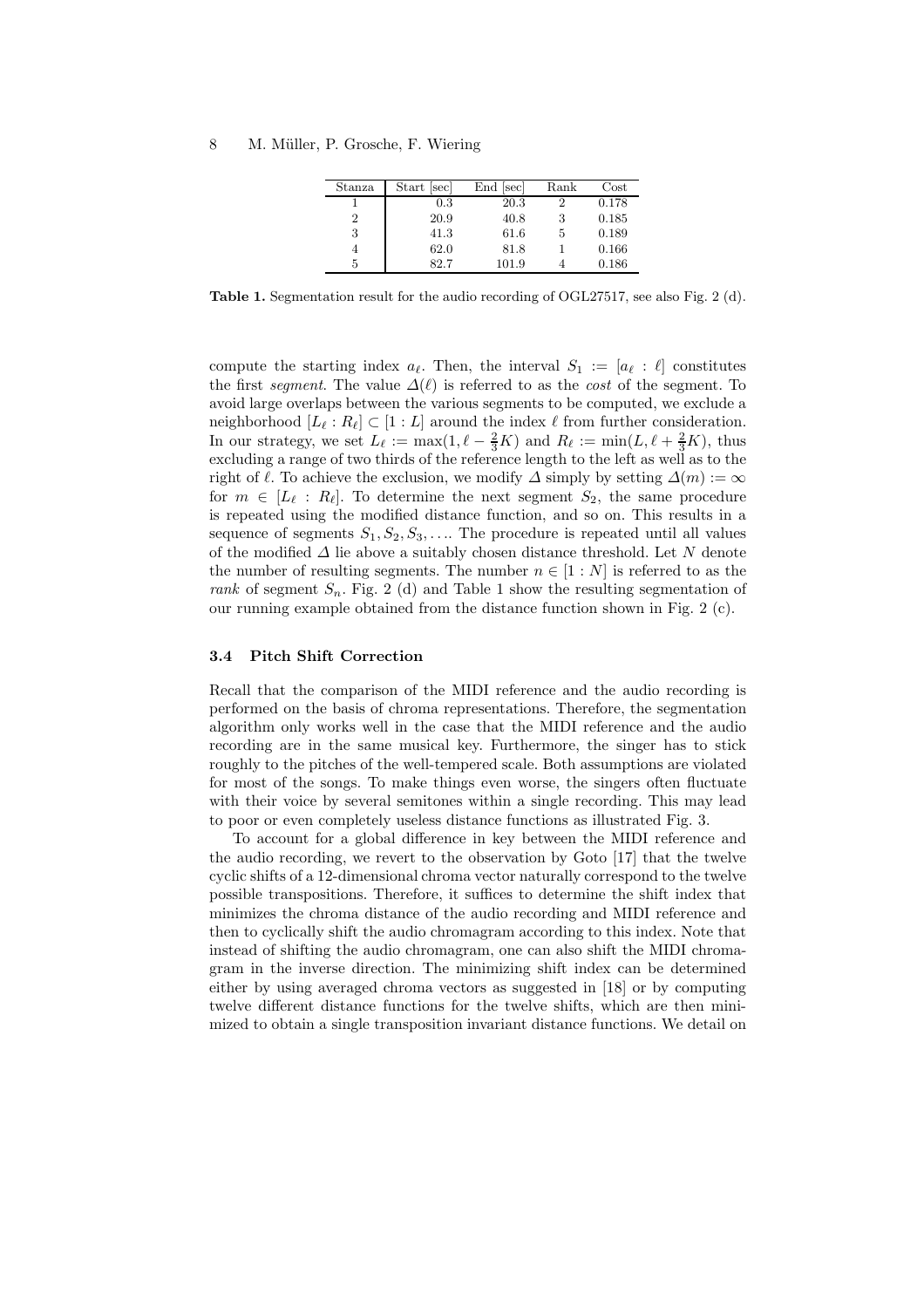

Fig. 3. Distance function  $\Delta$  (light gray),  $\Delta^{\text{trans}}$  (dark gray), and  $\Delta^{\text{fluc}}$  (black) for the song OGL25010 and the resulting segmentations.

| Stanza                                                                                                                |  |  | 1 2 3 4 5 6 7 8 9 10 |  |  |
|-----------------------------------------------------------------------------------------------------------------------|--|--|----------------------|--|--|
| shift index (semitone) $\begin{array}{ccccccccc} 5 & 5 & 5 & 4 & 4 & 4 & 3 & 3 & 3 \end{array}$                       |  |  |                      |  |  |
| shift index (half semitone) $\begin{bmatrix} 5.0 & 5.0 & 4.5 & 4.5 & 4.0 & 4.0 & 3.5 & 3.5 & 3.0 & 3.0 \end{bmatrix}$ |  |  |                      |  |  |

Table 2. Transposition of the various stanzas of the audio recording of OGL25010 relative to the MIDI reference. The shift indices are measured in semitones (obtained by  $\Delta^{\text{trans}}$ ) and in half semitones (obtained by  $\Delta^{\text{fluc}}$ ).

the latter strategy, since it also solves part of the problem having a fluctuating voice within the audio recording. A similar strategy was used in [19] to achieve transposition invariance for music structure analysis tasks.

To obtain a transposition invariant distance function, we simulate the various pitch shifts by considering all twelve possible cyclic shifts of the MIDI reference chromagram. We then compute a separate distance function for each of the shifted reference chromagrams and the original audio chromagram. Finally, we minimize the twelve resulting distance functions, say  $\Delta^0, \ldots, \Delta^{11}$ , to obtain a single distance function  $\Delta^{\text{trans}} : [1 : L] \to \mathbb{R} \cup {\infty}$ :

$$
\Delta^{\text{trans}}(\ell) := \min_{i \in [0:11]} (\Delta^i(\ell)). \tag{2}
$$

Fig. 3 shows the resulting function  $\Delta^{\text{trans}}$  for a folk song recording with strong fluctuations. In contrast to the original distance function  $\Delta$ , the *transposition invariant distance function*  $\Delta^{\text{trans}}$  exhibits a number of significant local minima that correctly indicate the segmentation boundaries of the stanzas.

So far, we have accounted for transpositions that refer to the pitch scale of the equal-tempered scale. However, the singers show a rather poor intonation and often miss the correct pitch. Furthermore, the above mentioned voice fluctuation are fluent in frequency and do not stick to a strict pitch grid. We now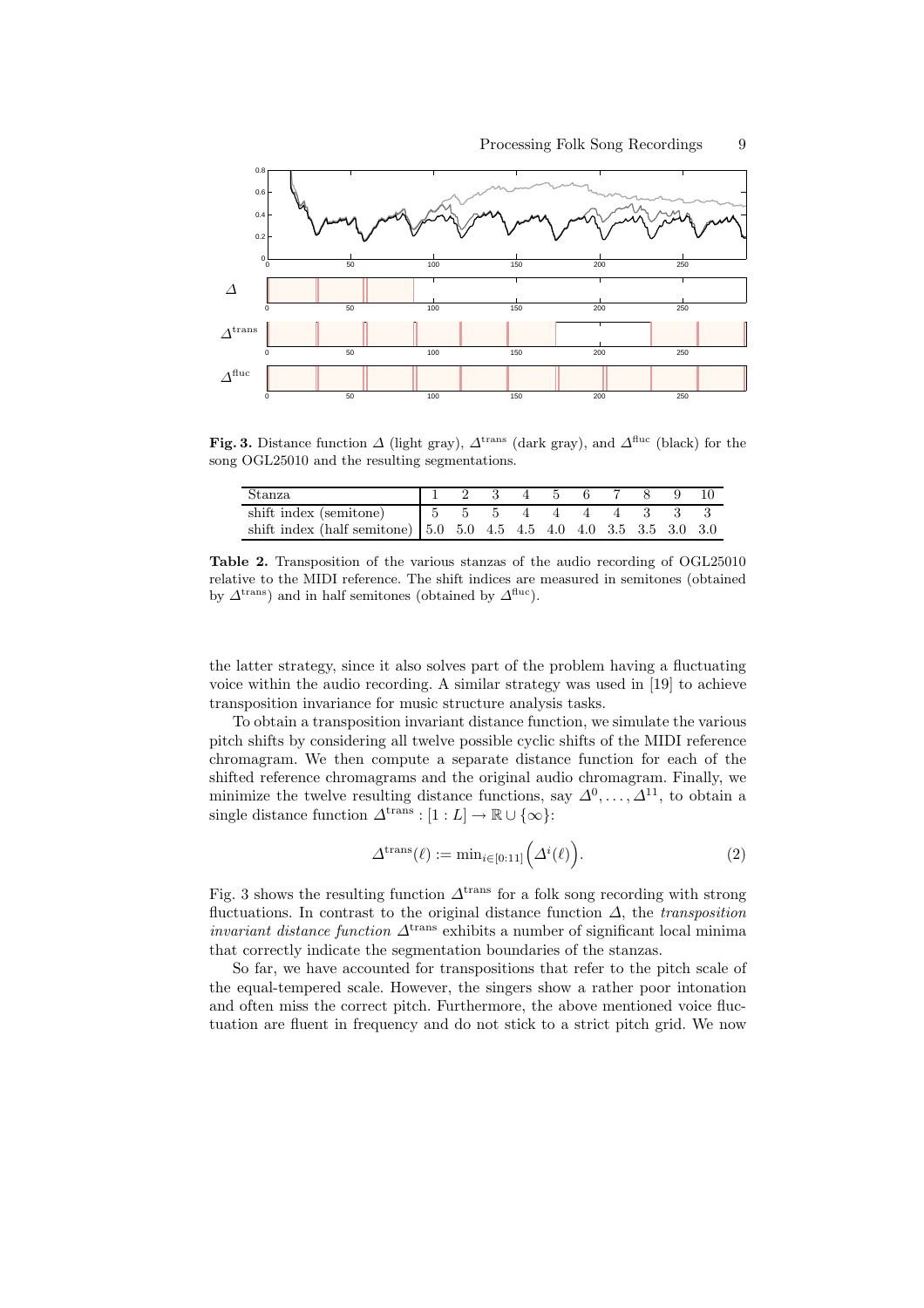explain how one can deal with such blurred and small-scale pitch deviations. First, in computing the audio chromagrams, we use the multirate filter bank as described in [3]. The employed pitch filters possess a relatively wide passband, while still properly separating adjacent notes thanks to sharp cutoffs in the transition bands. Actually, the pitch filters are robust to deviations of up to  $\pm 25$  cents<sup>6</sup> from the respective note's center frequency. To cope with deviations between 25 and 50 cents, we employ a second filter bank, in the following referred to as *half-shifted filter bank*, where all pitch filters a shifted by a half semitone (50 cents) upwards. Using the half-shifted filter bank, one can compute a second chromagram, referred to as half-shifted chromagram. A similar strategy is suggested in [20], where generalized chroma representations with 24 or 36 bins (instead of the usual 12 bins) are derived from a short-time Fourier transform. Now, using the original chromagram as well as the half-shifted chromagram in combination with the respective 12 cyclic shifts, one obtains 24 different distance functions in the same way as described above. Minimization over the 24 functions yields a single function  $\Delta^{\text{fluc}}$  referred to as *fluctuation invariant dis*tance function. The improvements achieved by this novel distance function are illustrated by Fig. 3. Here, in regions with a bad intonation, the local minima of  $\Delta^{\text{fluc}}$  are much more significant than those of  $\Delta^{\text{trans}}$ . Table 2 shows the optimal shift indices found for the transposition and fluctuation invariant segmentation strategies. The decreasing indices indicate that the singer's voice constantly rises across the various stanzas of the song.

# 4 Applications

Based on the segmentation of the folk song recordings, we now sketch some applications that support folk song researchers in including audio material in their investigations. In particular, we show how MIDI-audio synchronization can be used for annotating the audio recordings (Sect. 4.1). Such annotations not only facilitate novel ways for browsing and navigation in audio data (Sect. 4.2) but also yield the basis for performance analysis (Sect. 4.3).

#### 4.1 Audio Annotation

The goal of MIDI-audio synchronization is to associate note events given by the MIDI file with their physical occurrences in the audio recording, thus creating musically meaningful cross-links between the two representations [3, 4, 21–24]. The synchronization result can be regarded as an automated annotation of the audio recording with available MIDI events. Once having segmented the audio recording into stanzas, each stanza can be aligned with the MIDI reference by a separate MIDI-audio synchronization process. This can be done in a similar manner as described in Sect. 3.2, where one now globally aligns the chromagrams of the MIDI reference and of a stanza by DTW. From the computed

 $6$  The *cent* is a logarithmic unit to measure musical intervals. The interval between two adjacent pitches or semitones of the equal-tempered scale equals 100 cents.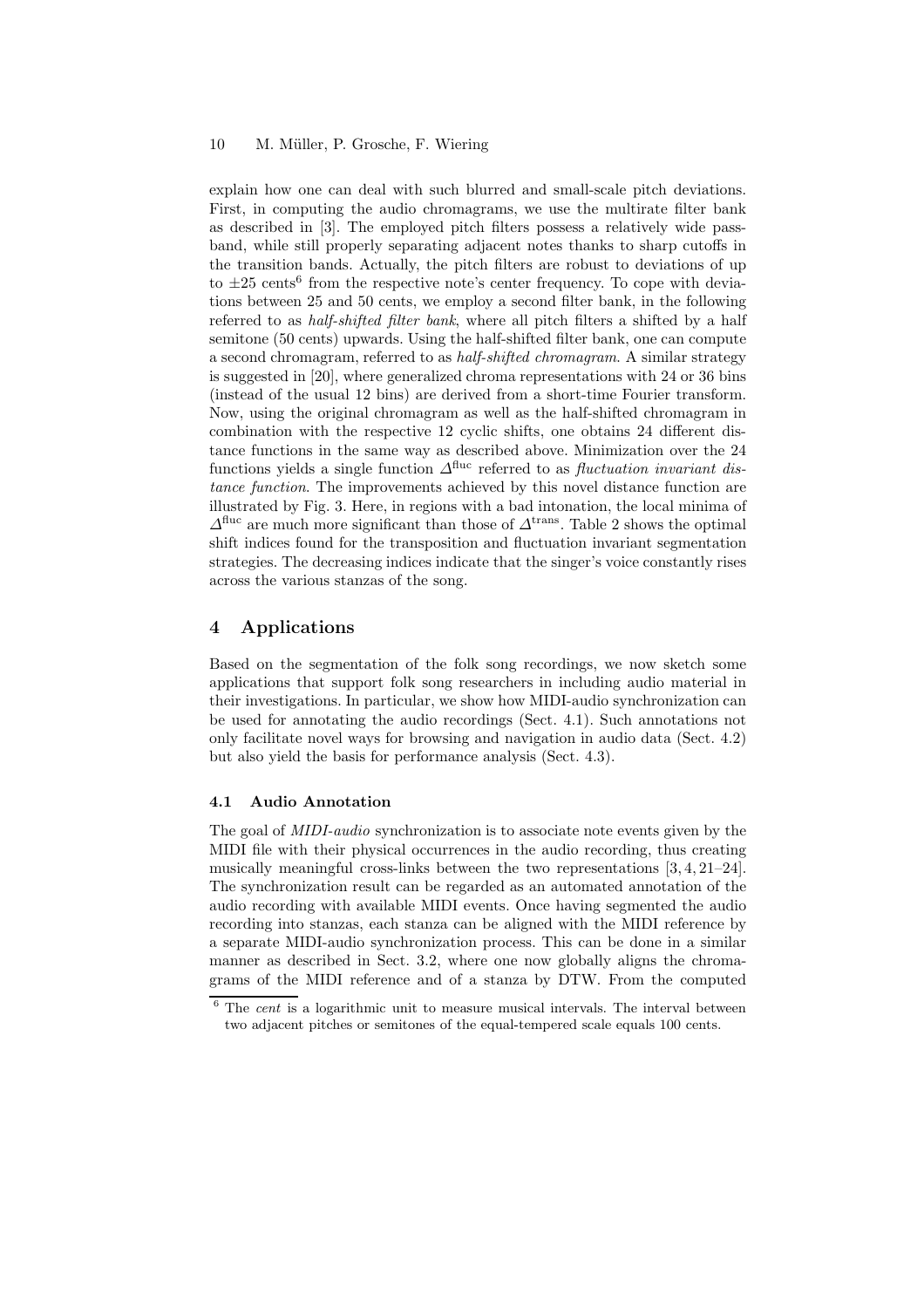## Processing Folk Song Recordings 11



Fig. 4. Instance of the Audio Switcher plug-in of the SyncPlayer showing the synthesized version of the MIDI reference and the five different stanzas of the audio recording of OGL27517.

alignment path, one can then derive the temporal correspondences between the MIDI and the audio representation, see [3] for details. Altogether, one obtains an annotation of the entire audio recording.

Such annotations facilitate multimodal browsing and retrieval in MIDI and audio data, thus opening new ways of experiencing and researching music. For example, most successful algorithms for melody-based retrieval work in the domain of symbolic or MIDI music. On the other hand, retrieval results may be most naturally presented by playing back the original recording of the melody, while a musical score or a piano-roll representation may be the most appropriate form for visually displaying the query results. For a description of such functionalities, we refer to [3, 5, 25]

# 4.2 Audio Switcher

Aligning each stanza of the audio recording to the MIDI reference yields a multialignment between all stanzas. Exploiting the availability of such links, one can implement interfaces that allows a user to seamlessly switch between the various stanzas of the recording thus facilitating a direct access and comparison of the audio material [25, 26, 7].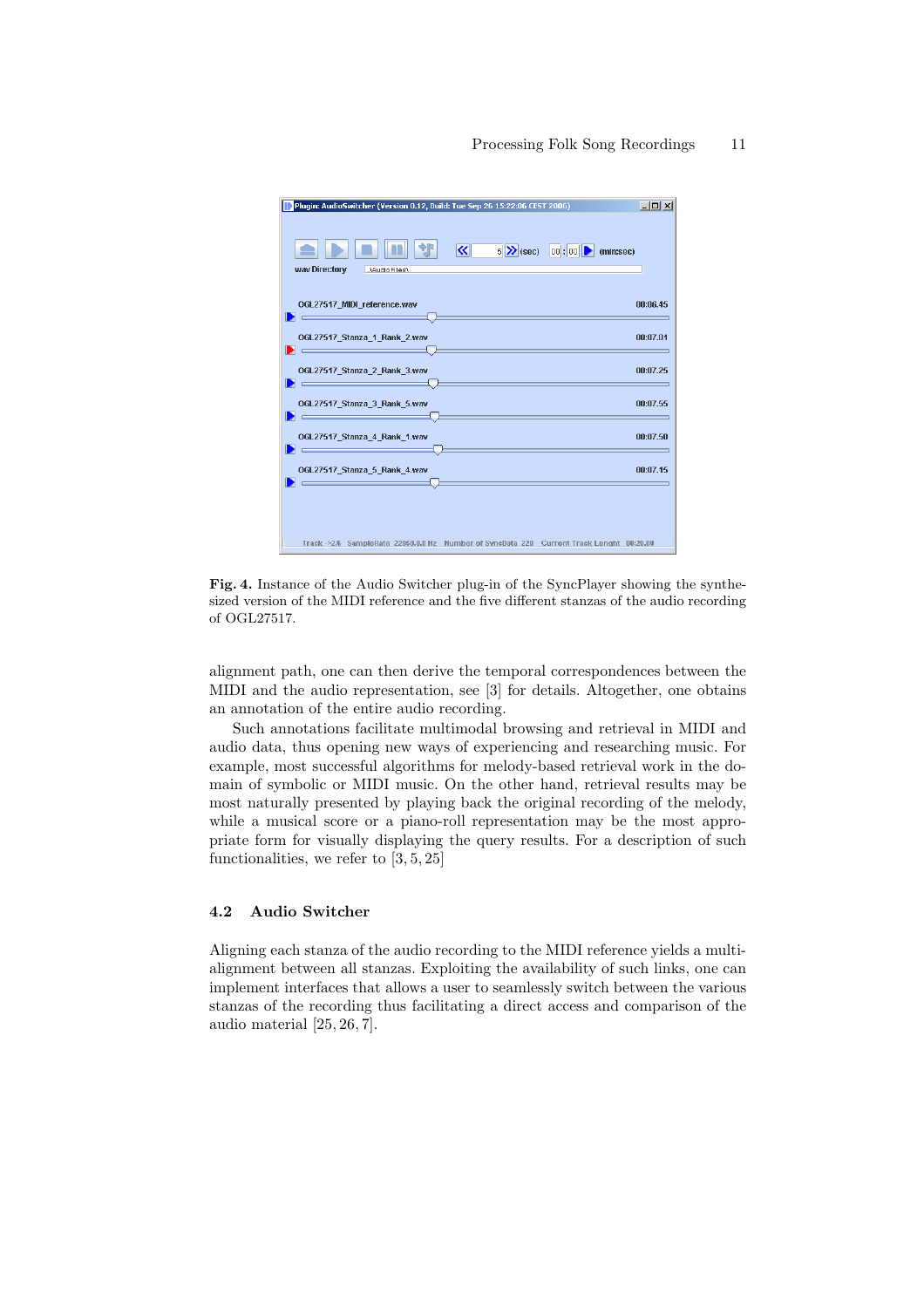The Audio Switcher [25] constitutes such a user interface, which allows the user to open in parallel a synthesized version of the MIDI reference as well as all stanzas of the folk song recording, see Fig. 4. Each of the stanzas is represented by a slider bar indicating the current playback position with respect to the stanza's particular time scale. The stanza that is currently used for audio playback, in the following referred to as active stanza, is indicated by a red marker located to the left of the slider bar. The slider knob of the active stanza moves at constant speed while the slider knobs of the other stanzas move accordingly to the relative tempo variations with respect to the active stanza. The active stanza may be changed at any time simply by clicking on the respective playback symbol located to the left of each slider bar. The playback of the new active stanza then starts at the time position that musically corresponds to the last playback position of the former active stanza. This has the effect of seamlessly crossfading from one stanza to another while preserving the current playback position in a musical sense. One can also jump to any position within any of the stanzas by directly selecting a position of the respective slider. Such functionalities assists the user in detecting and analyzing the differences between several recorded stanzas of a single folk song.

The Audio Switcher is realized as plug-in of the SyncPlayer system [5, 25], which is an an advanced software audio player with a plug-in interface for MIR applications and provides tools for navigating within audio recordings and browsing in music collections. For further details and functionalities, we refer to the literature.

#### 4.3 Performance Analysis

As a final application, we sketch how the segmentation and synchronization techniques can be used for automatically extracting expressive aspects referring to tempo, dynamics, and articulation from the audio recording. The automated analysis of such expressive aspects, often referred to as performance analysis, has become an active research field [27]. Most algorithms for automated performance analysis rely on accurate annotations of the audio material by means of suitable musical parameters. Here, the annotation process is often done manually, which is prohibitive in view of large audio collections. For the case of the folk songs, we present a fully automatic approach for computing tempo curves that reveal the relative tempo difference between two performed stanzas.

As described in Sect. 2.1, the melodies of the OGL songs were manually transcribed based on expert knowledge and then encoded in LilyPond. As a result, one has neutral and idealized representations that do not contain any expressive information concerning tempo or dynamics. The MIDI references were obtained by exporting the LilyPond encodings using a constant tempo of 120 BPM. Now, by comparing a given stanza of a folk song recording with the corresponding MIDI reference, one can derive the local tempo deviations of the respective performance. These tempo deviations can be encoded by means of a tempo curve, which yields for each position of the MIDI reference (given in seconds) the deviating factor from the reference tempo at the corresponding position in the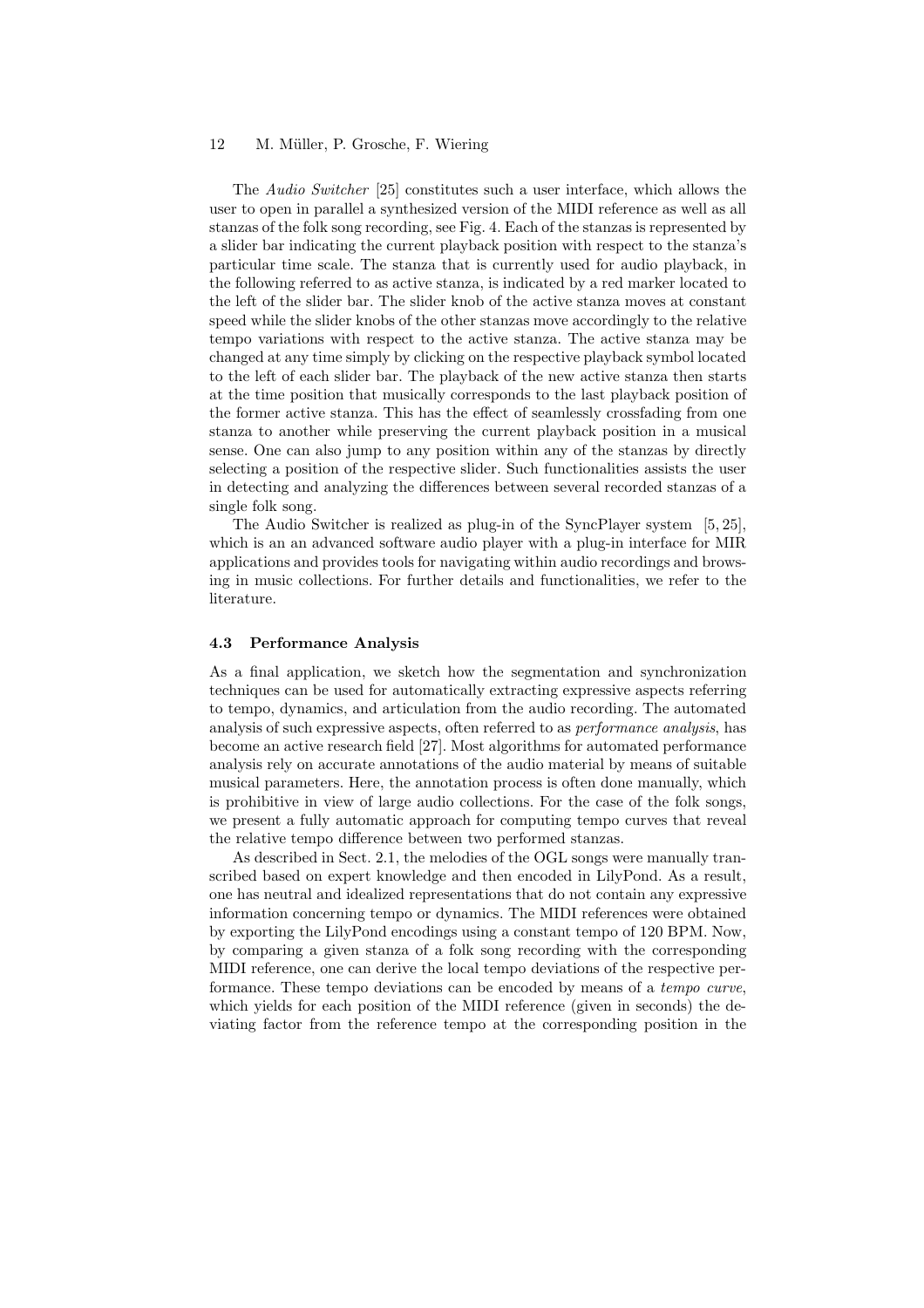

Fig. 5. Tempo curves for the first four stanzas of the song OGL27517. The horizontal axis describes the time scale of the MIDI reference (measured in seconds), while the vertical axis indicates the tempo of the respective stanza relative to the reference (given as factor).

respective performance. As an example, Fig. 5 shows the tempo curves for the first four stanzas of the song OGL27517. Here, a value 1 of the tempo curve indicates that the performance has the same tempo as the MIDI reference (in our case 120 BPM). Similarly, a value 1/2 indicates half the tempo and a value 2 twice the tempo relative to the reference. As the curves of Fig. 5 indicate, the singer starts each stanza with some hesitation (slow tempo), then accelerates before slowing down again towards reference position 5, and so on. Actually, in this example, the four tempo curves reveal similar overall characteristics thus indicating a homogeneous performance with respect to tempo of the singer over the four stanzas.

Similarly, one can extract other important expressive parameters. For example, based on a note-level annotation of a recorded stanza, it is possible to extract the loudness of each sung note within the performance and to derive a dynamic curve. Another interesting aspect would be to capture the actual deviation in frequency of the singer's voice from the expected fundamental frequency given by the reference. Such information would not only reveal expressive elements such as vibrato or glissando but also the inaccuracies such as pitch fluctuations that particularly occur in performances of non-professional singers.

# 5 Conclusions and Future Work

In this paper, we have introduced various methods from automated music processing with the goal to make recorded folk song material more easily accessible for research and retrieval purposes. In particular, we showed how synchronization techniques can be used for segmenting and annotating folk song recordings performed by elderly non-professional solo singers. Our assumption is that by looking at the original audio recordings, one may derive new insights that can not be derived simply by looking at the transcribed melodies. This assumption is fos-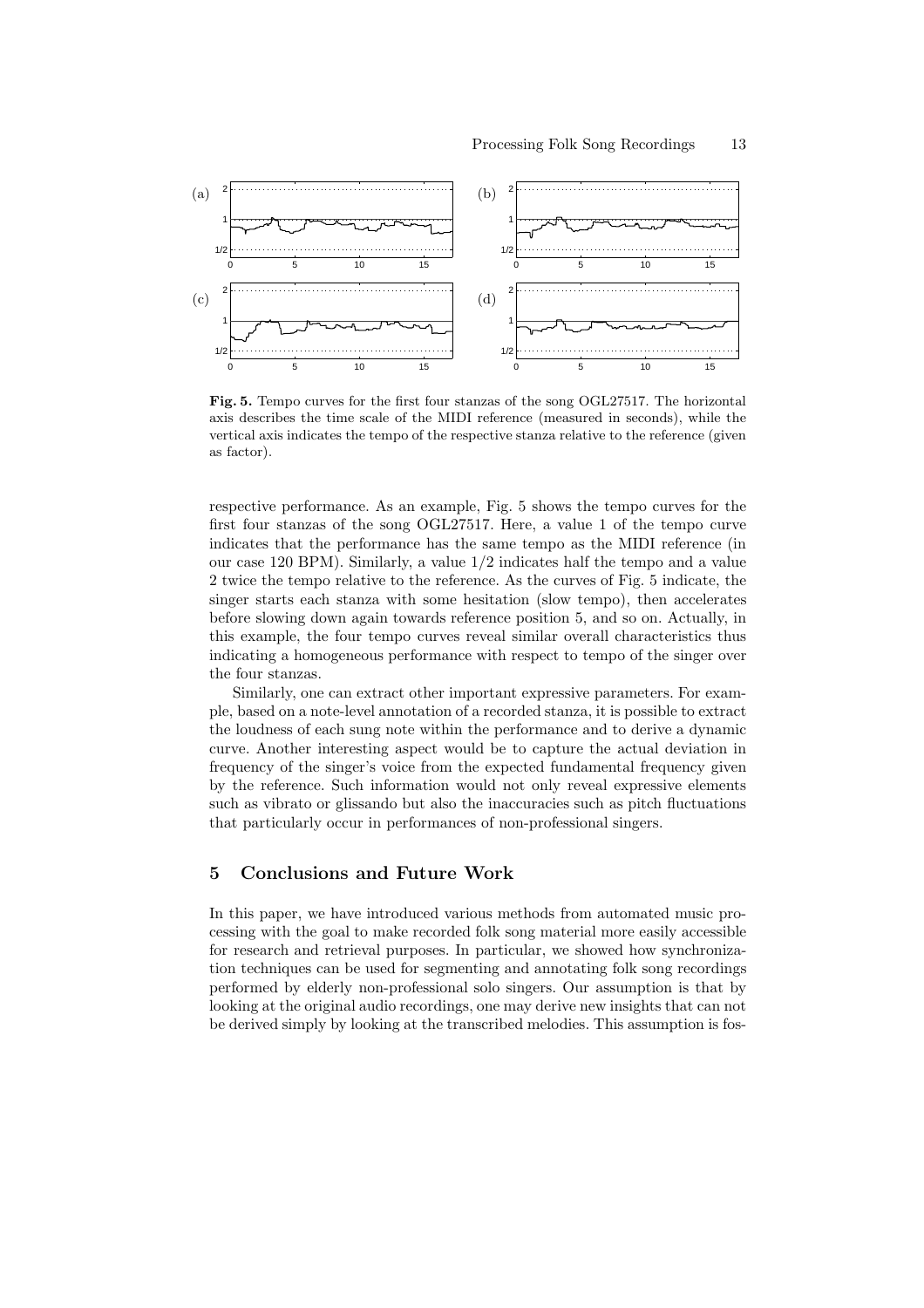tered by the fact that folk songs are part of oral culture. Therefore, performance aspects that are enclosed in the recorded audio material but no longer contained in the transcriptions should be an important source in folk song research.

In the next step of our research, we need to systematically evaluate our segmentation algorithm on a larger corpus of folk songs. To this end, we need to establish an evaluation database with manually generated ground truth segmentations. First experiments show that the segmentation procedure can be made more robust to fluctuations by introducing an additional correction step based on previously extracted fundamental frequencies [28, 29]. Such information is also important in view of an automated transcription of the folk song recordings. For the future, we also plan to extend the segmentation scenario dealing with the following kind of questions. How can the segmentation be done if no MIDI reference is available? How can the segmentation be made robust to structural differences in the stanzas? In which way do the recorded stanzas of a song correlate? Where are the consistencies, where are the inconsistencies? Can one extract from this information musical meaningfully conclusions, for example, regarding the importance of certain notes within the melodies? These questions show that the automated processing of recorded folk song material constitutes a new challenging and interdisciplinary field of research with many practical implications to folk song research.

## References

- 1. van Kranenburg, P., Garbers, J., Volk, A., Wiering, F., Grijp, L., Veltkamp, R.: Towards integration of MIR and folk song research. In: Proc. ISMIR, Vienna, AT. (2007) 505–508
- 2. Juh´asz, Z.: A systematic comparison of different European folk music traditions using self-organizing maps. Journal of New Music Research 35 (June 2006) 95– 112(18)
- 3. Müller, M.: Information Retrieval for Music and Motion. Springer (2007)
- 4. Arifi, V., Clausen, M., Kurth, F., Müller, M.: Synchronization of music data in score-, MIDI- and PCM-format. Computing in Musicology 13 (2004)
- 5. Kurth, F., M¨uller, M., Damm, D., Fremerey, C., Ribbrock, A., Clausen, M.: Sync-Player – an advanced system for content-based audio access. In: Proc. ISMIR, London, GB. (2005)
- 6. Fremerey, C., Kurth, F., Müller, M., Clausen, M.: A demonstration of the Sync-Player system. In: Proc. ISMIR, Vienna, Austria. (2007)
- 7. Dixon, S., Widmer, G.: Match: A music alignment tool chest. In: Proc. ISMIR, London, GB. (2005)
- 8. Wiora, W.: Systematik der musikalischen Erscheinungen des Umsingens. Jahrbuch für Volksliedforschung  $7(1941) 128-195$
- 9. Bayard, S.P.: Prolegomena to a study of the principal melodic families of British-American folk song. Journal of American Folklore 63 (1950) 1–44
- 10. Bronson, B.H.: Some observations about melodic variation in British-American folk tunes. Journal of the American Musicological Society 3 (1950) 120–134
- 11. van Kranenburg, P., Garbers, J., Volk, A., Wiering, F., Grijp, L., Veltkamp, R.: Towards integration of music information retrieval and folk song research. Technical Report UU-CS-2007-016, Department of Information and Computing Sciences, Utrecht University (2007)